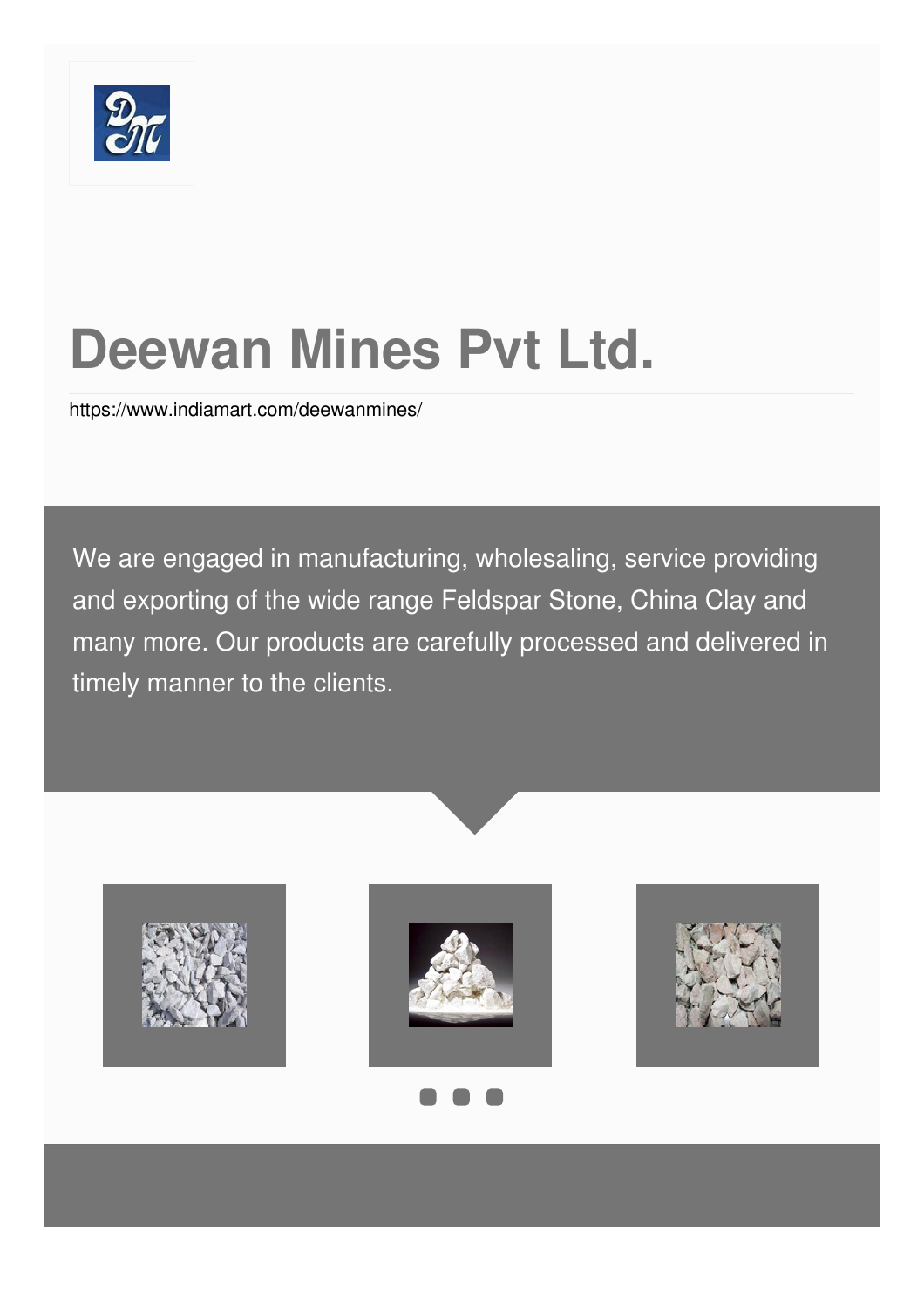# About Us

**Deewan Mines (P) Ltd.** is successfully running in the mining business in **Rajasthan** since **2012**. We have our own mines in **Ajmer** (**Rajasthan**) and have a lot of stock of **Quartz Stone** and **Feldspar Stone** of good quality in our mines. We have increased our business in mines sector and established a new unit of ball mill in **Tonk** (**Rajasthan**) for grinding of stone and manufacturing of **Quartz Powder** and **Feldspar Powder**. Our main aim is only to provide good quality of material with high ethical standards and transparent business policies to our respected clients. We have carved a niche in the domestic as well as international market and backed up by a wide distribution network as well as spacious warehouse that enable us to ensure timely delivery of the products. Our client oriented approaches and reasonable prices provide us an additional edge over other competitors in the similar area and we can provide products in all ranges of meshes and microns. **Production :**

#### **S. No Name of item Quantity** 1 200 Mess 1000 MT 2 300 Mess 800 MT

We use advanced machines in processing of our range and ensure that the clients are served with nothing less than the best. We upgrade our machines on regular basis, so that effective and timely production is ensured. Efficient segregation of entire department has enabled us to...

#### **For more information, please visit**

<https://www.indiamart.com/deewanmines/about-us.html>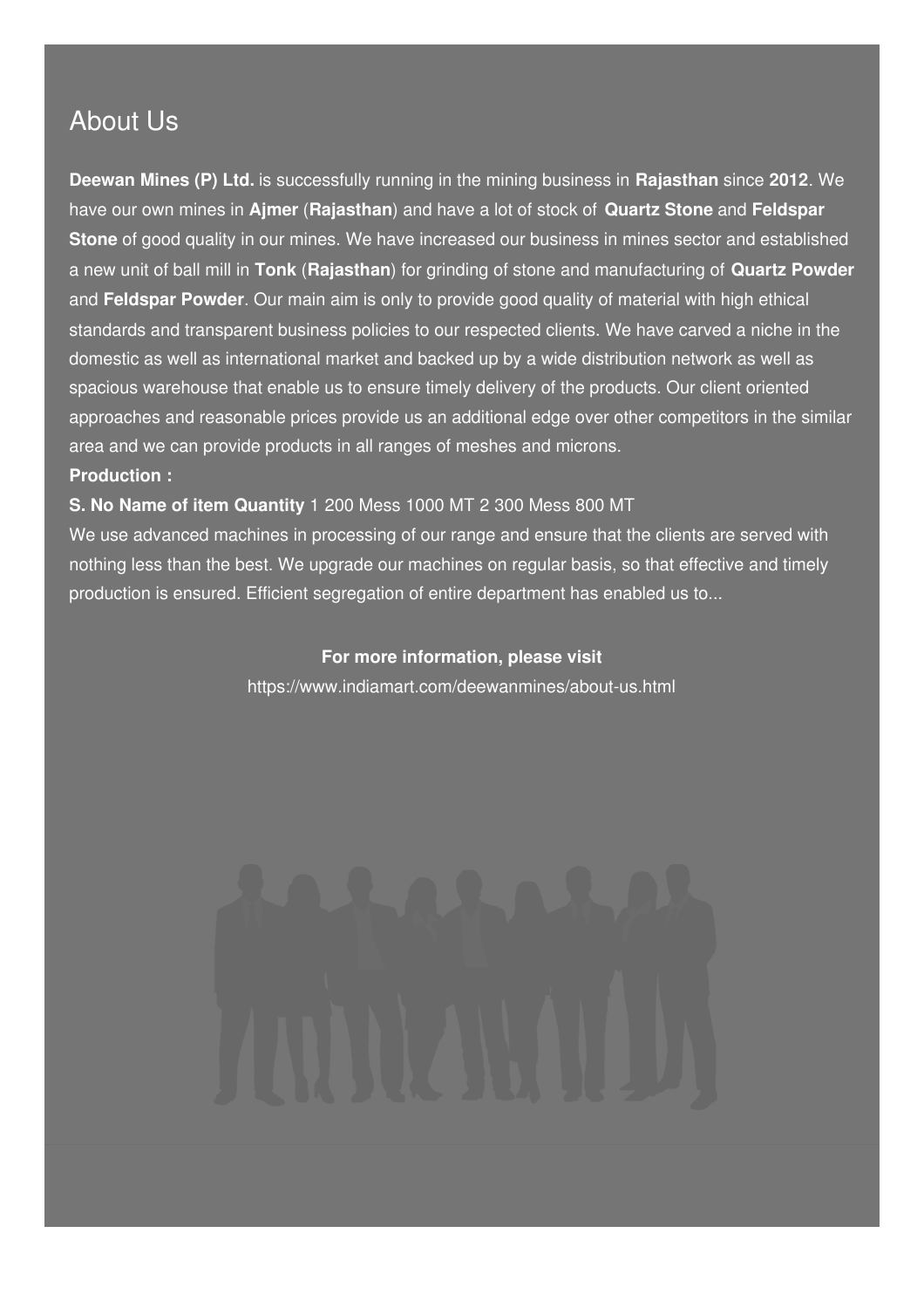# **QUARTZ POWDER**



Semi Quartz Powder



Super Semi Quartz Powder



Snow White Quartz Powder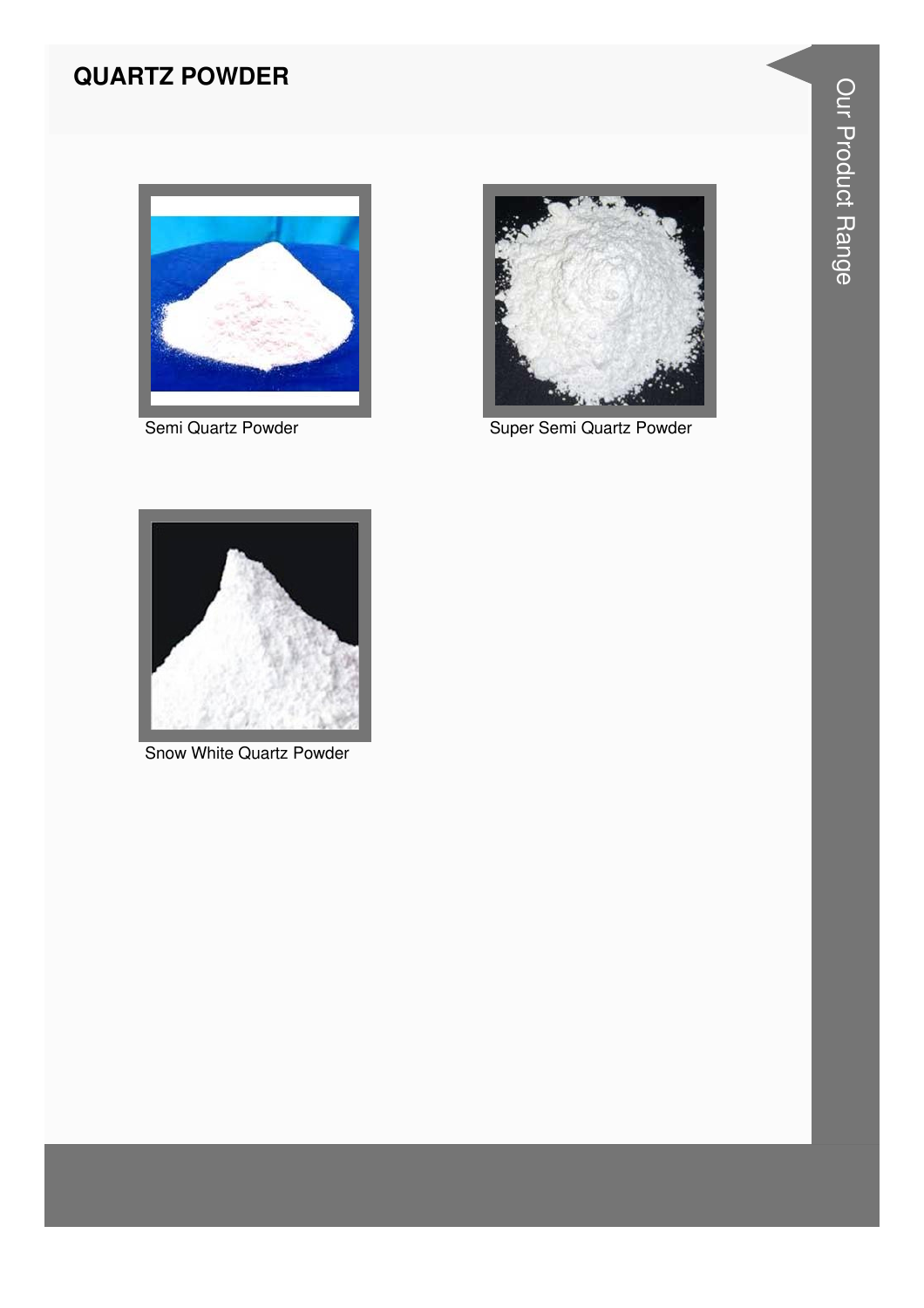# **OTHER PRODUCTS:**



Dolomite Stone



Dolomite Powder



Limestone Lump



Limestone Powder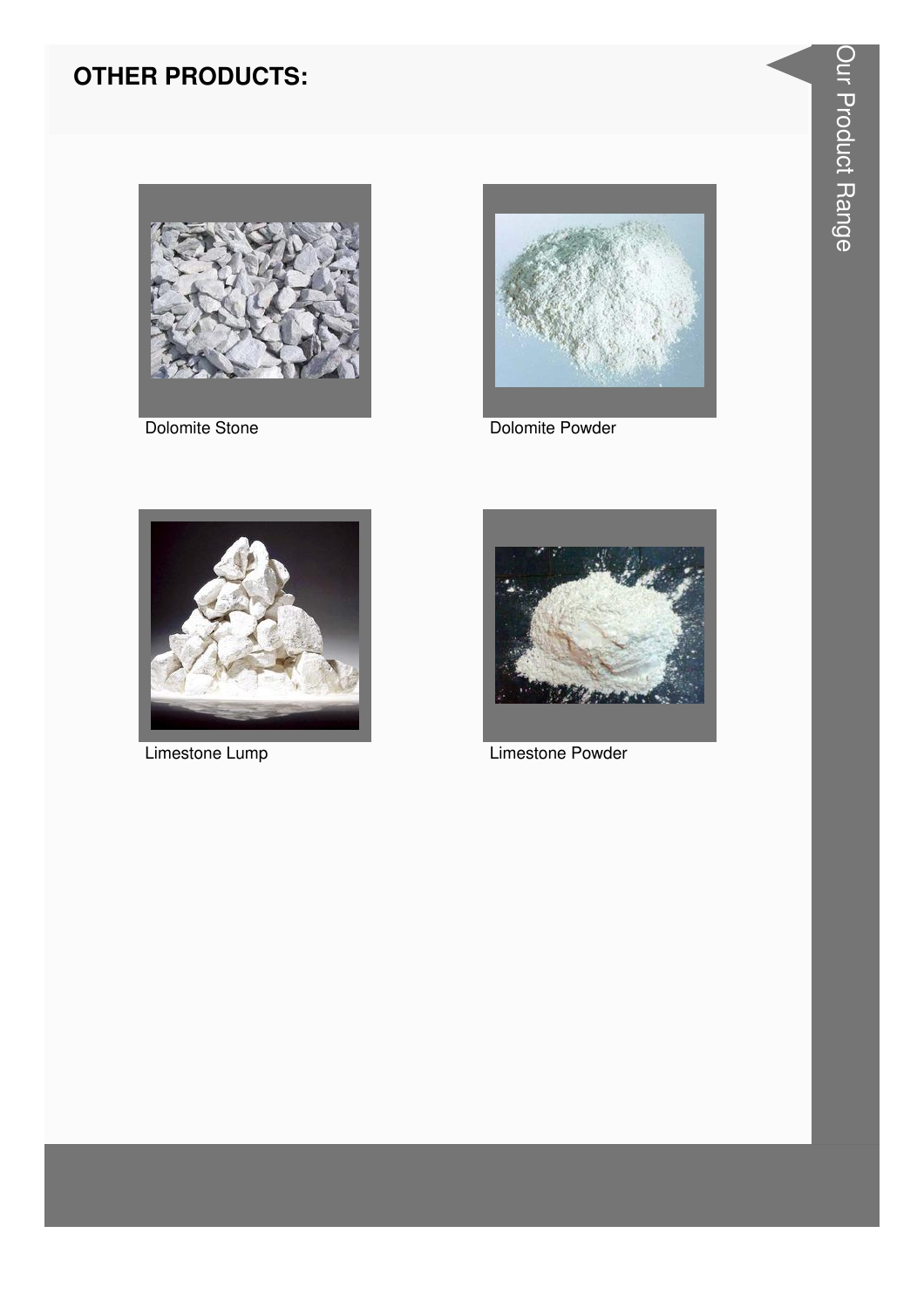# **OTHER PRODUCTS:**



**Hydrated Lime Lump** 



**Hydrated Lime Powder** 



**Bentonite Powder** 



**Bentonite Stone**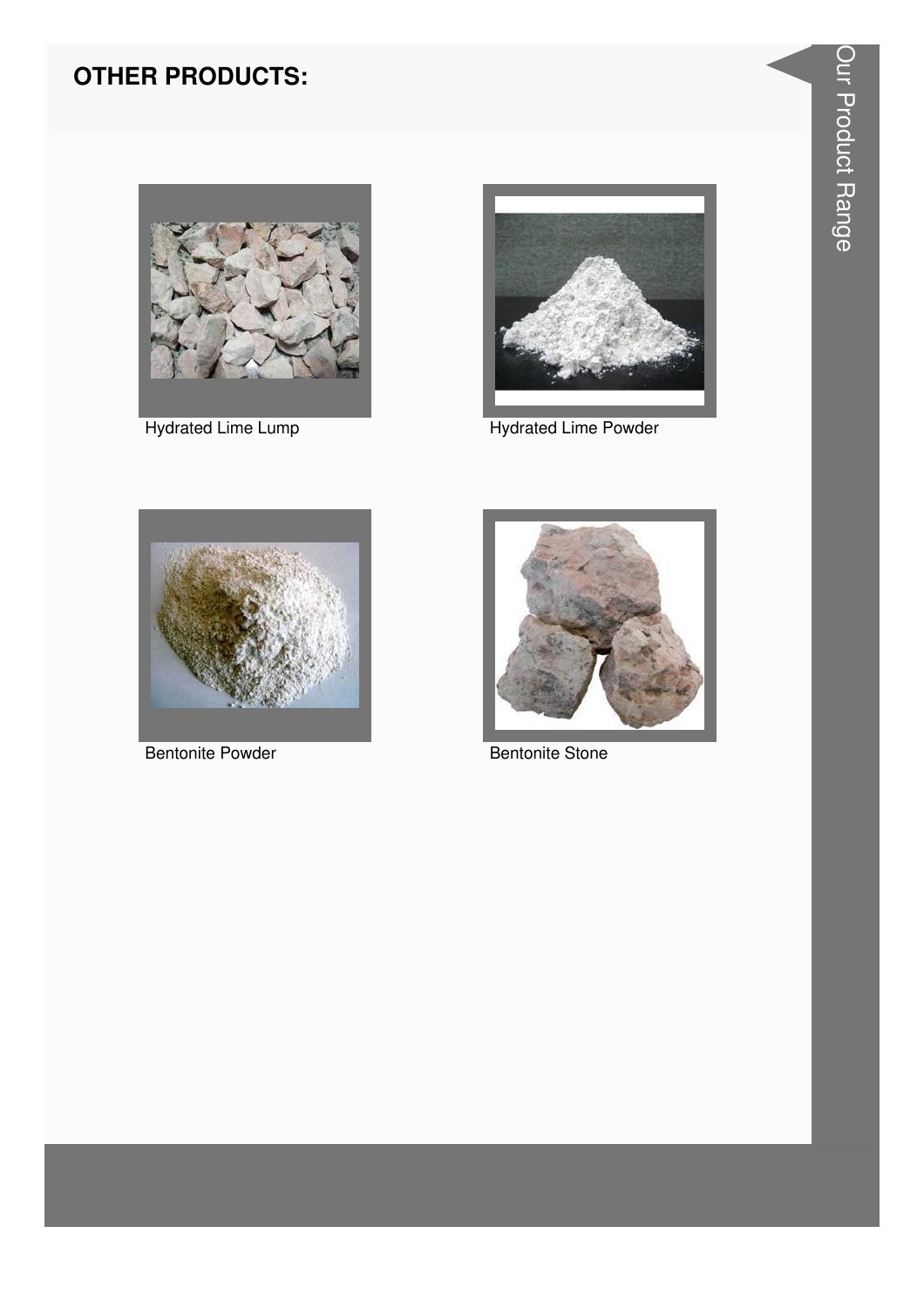### **OTHER PRODUCTS:**



**Quartz Stone** 



**Feldspar Stone** 



**Fullers Earth**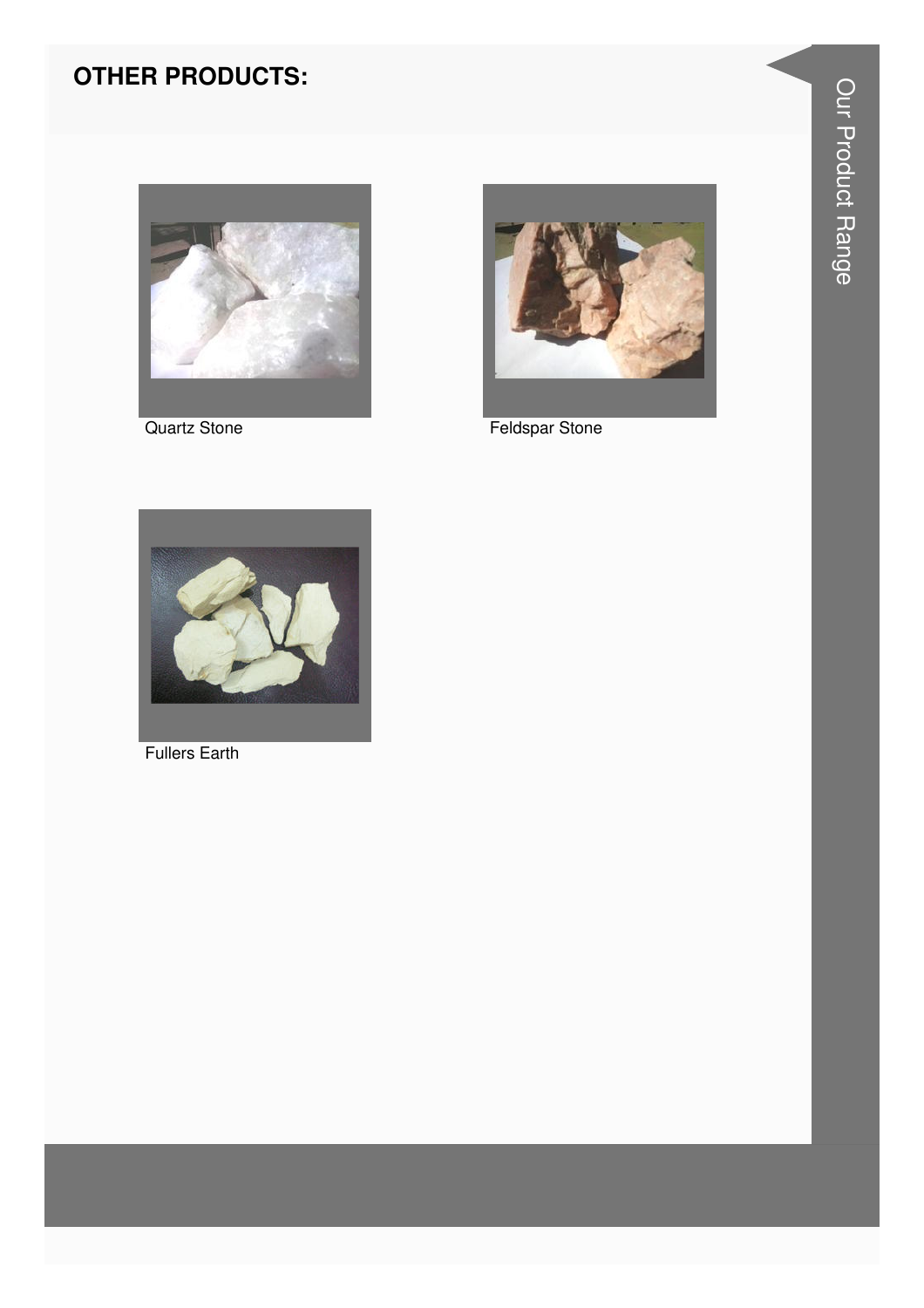# Factsheet

| Year of Establishment            | : 2012           |
|----------------------------------|------------------|
| <b>Nature of Business</b>        | : Manufacturer   |
| <b>Total Number of Employees</b> | : Upto 10 People |